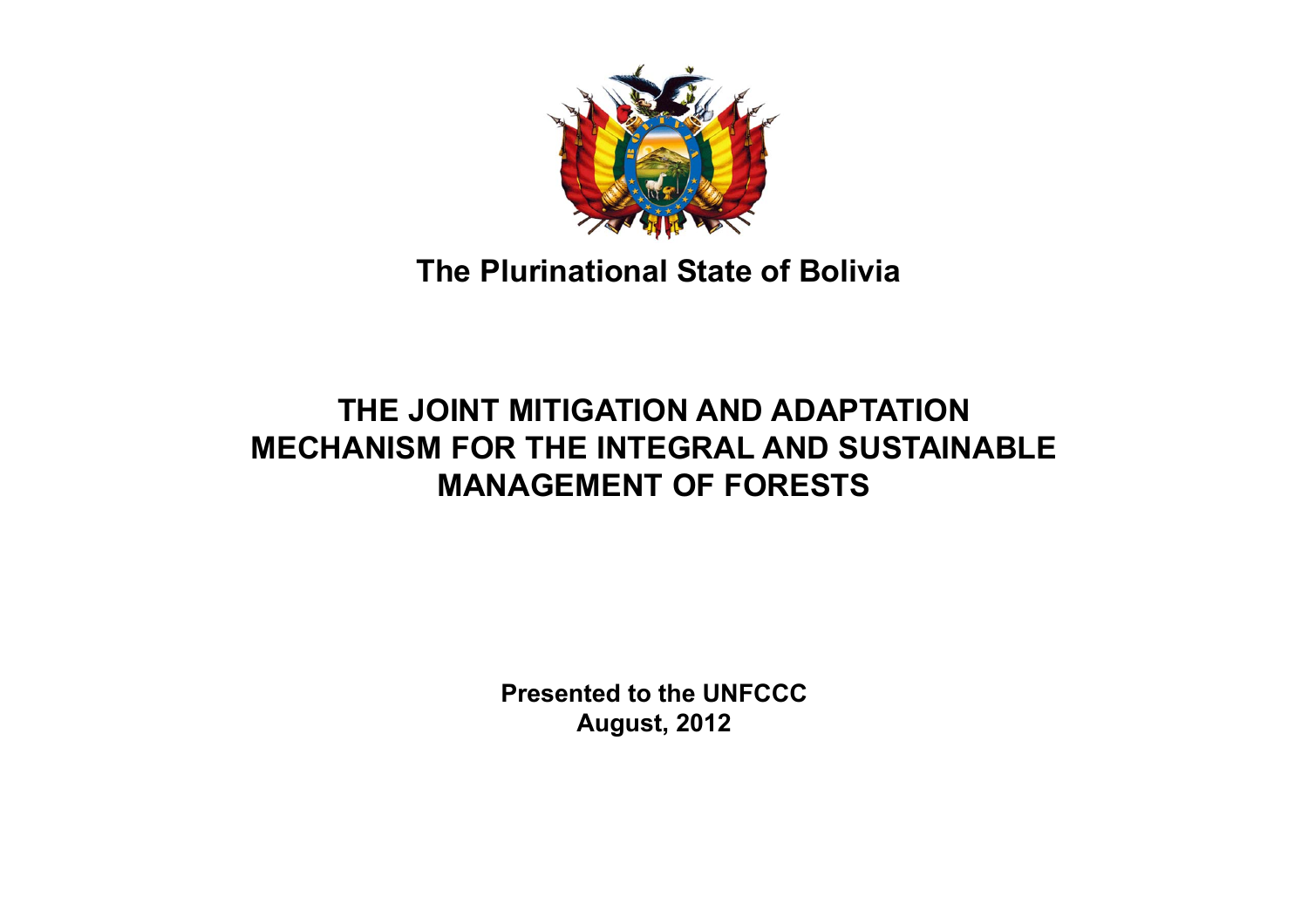# **THE JOINT MITIGATION AND ADAPTATION APPROACH**

- $\bullet$  Forests have a dual role in mitigation and adaptation to climate change.
- $\bullet$  The IPCC 4AR identified the need to explore the possibility of incorporating adaptation practices into mitigation projects to reduce vulnerability.
- $\bullet$  The challenge: to promote the reduction of deforestation and forest degradation, and simultaneously the risks and vulnerability of forest ecosystems and of forest-dependent people.

The UNFCCC at the COP17 has agreed to consider ecosystem adaptation and forestry after an extensive lobbying from Bolivia:

- **Service Service** The incorporation of the joint mitigation and adaptation approach.
- П The Nairobi Work Programme will organize a workshop on considering the adaptation, ecosystem and forest link.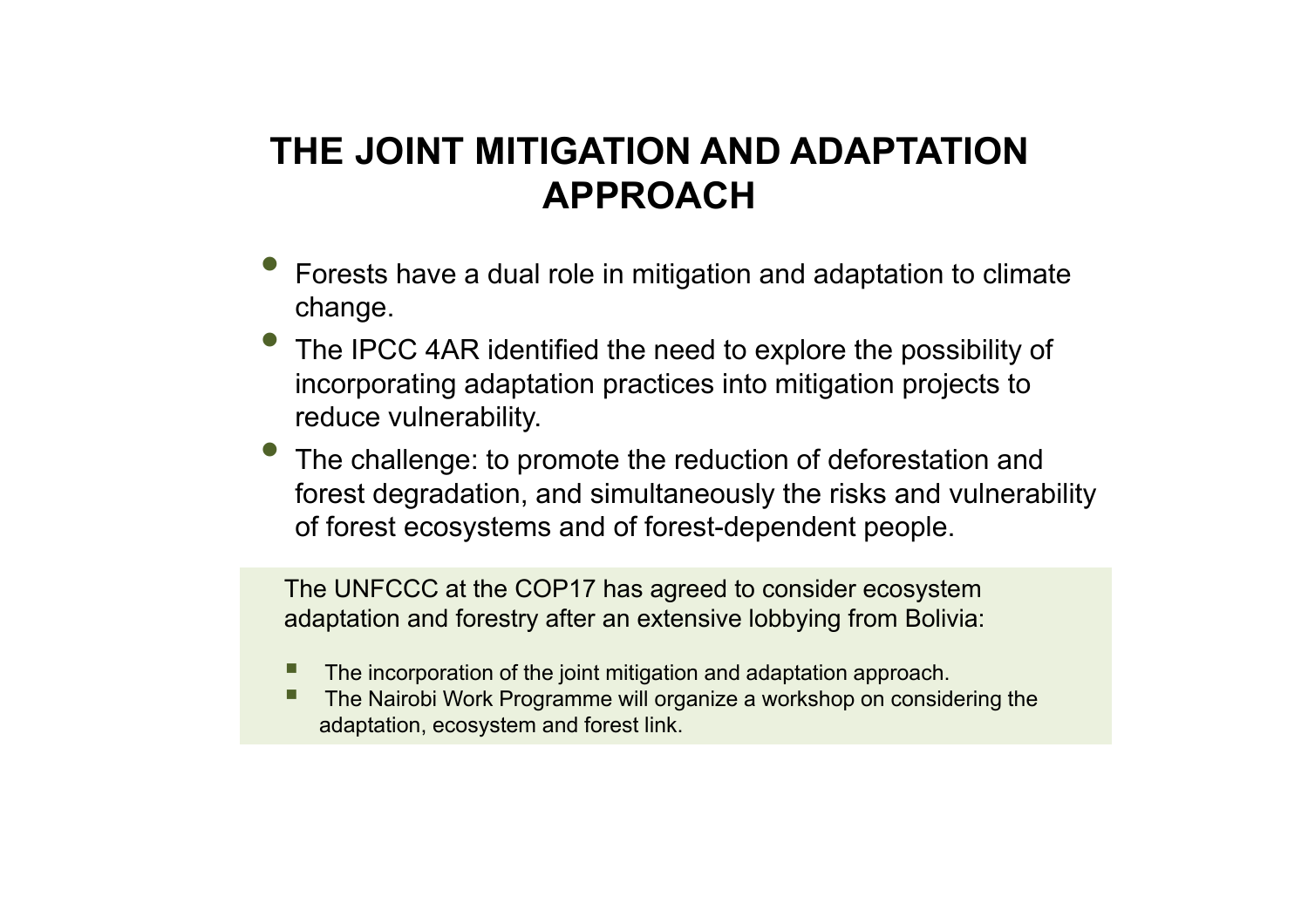# **DURBAN DECISION 2/CP.17**

#### **Paragraph 66**

In the light of the experience gained from current and future demonstration activities, **appropriate market-based approaches** could be developed to support results-based actions by developing country Parties…

•**MARKET ARENA**

- $\bullet$ **MITIGATION (REDD+)**
- • **PRIVATE FUNDING (CARBON MARKETS)**

#### **Paragraph 67**

Non market based approaches, such as **joint mitigation and adaptation approaches for the integral and sustainable management of forests** … could be developed

**COLLECTIVE ACTION ARENAS**

 $\bullet$ 

• **MITIGATION AND ADAPTATION** 

**PUBLIC AND** 

•**PUBLIC FUNDING**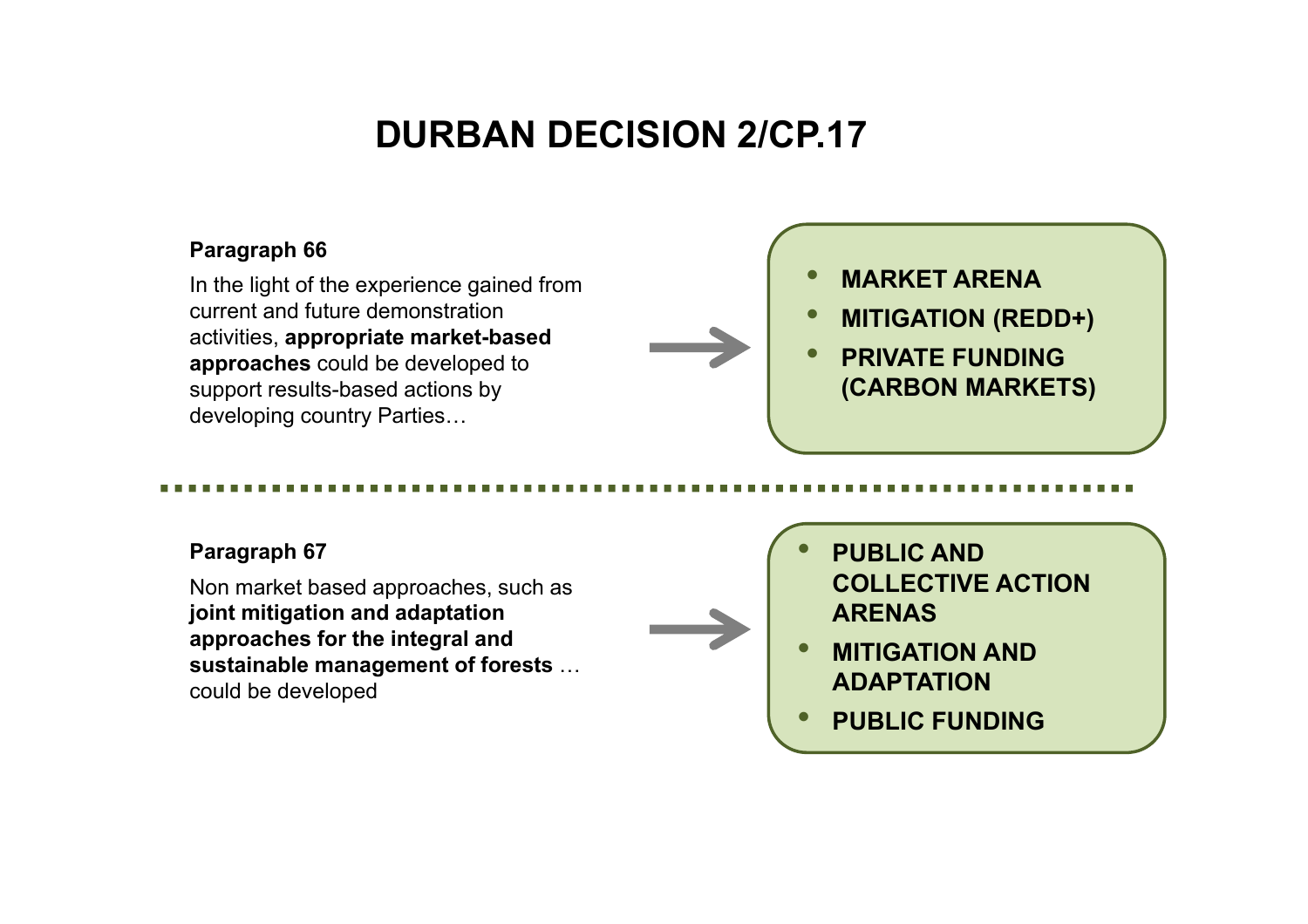# **THE RATIONALE FOR THE DEVELOPMENT OF A NON-MARKET BASED APPROACH**

- 1. According to paragraph 67 (decision 2/CP.17), in order to channel public funding for issues of deforestation and forest degradation it is necessary to fully develop the non-market based approach.
- 2. At the core of the non-market based approach is the issue of the development of the joint mitigation and adaptation through the integral and sustainable management of forests.
- 3. Since REDD+ has been centered only on mitigation and on methodologies towards a market-based approach (quantified emissions reductions), is unable to address the issues of joint mitigation and adaptation.
- 4. This means that it is necessary to develop THE JOINT MITIGATION AND ADAPTATION MECHANISM for the Integral and Sustainable Management of Forests **(JMA MECHANISM)** as the best instrument for implementing the non-market based approach.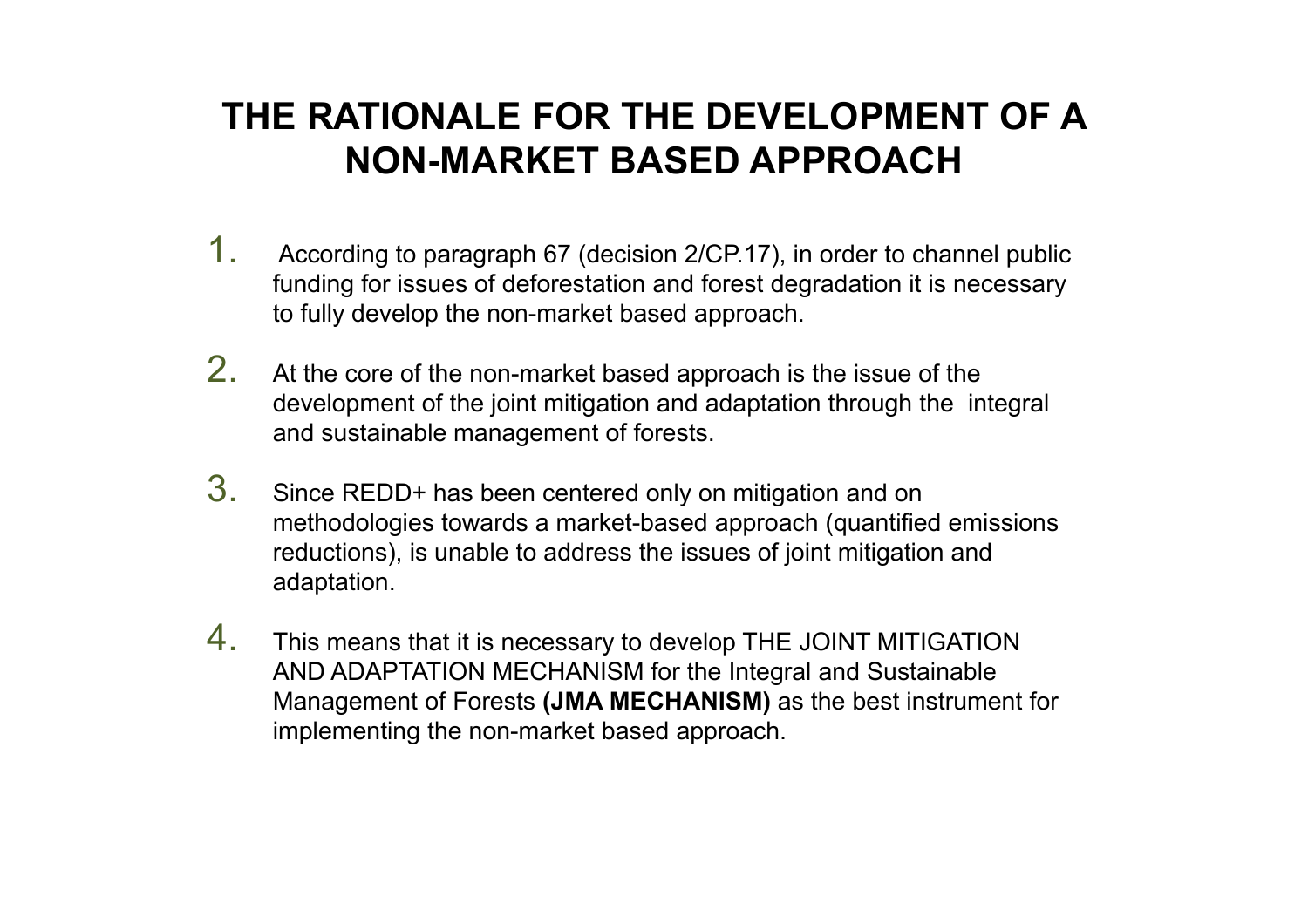# **THE SCOPE OF THE JOINT MITIGATION AND ADAPTATION MECHANISM AS A NON-MARKET BASED APPROACH**



The Joint Mechanism for Mitigation and Adaptation should be oriented to generate adaptation and mitigation co-benefits to reduce deforestation, halt the loss of forest biodiversity, maintain environmental functions, reduce land and resource degradation, and facilitate the transition to better land use through the development of more sustainable production system (linking agriculture and forestry).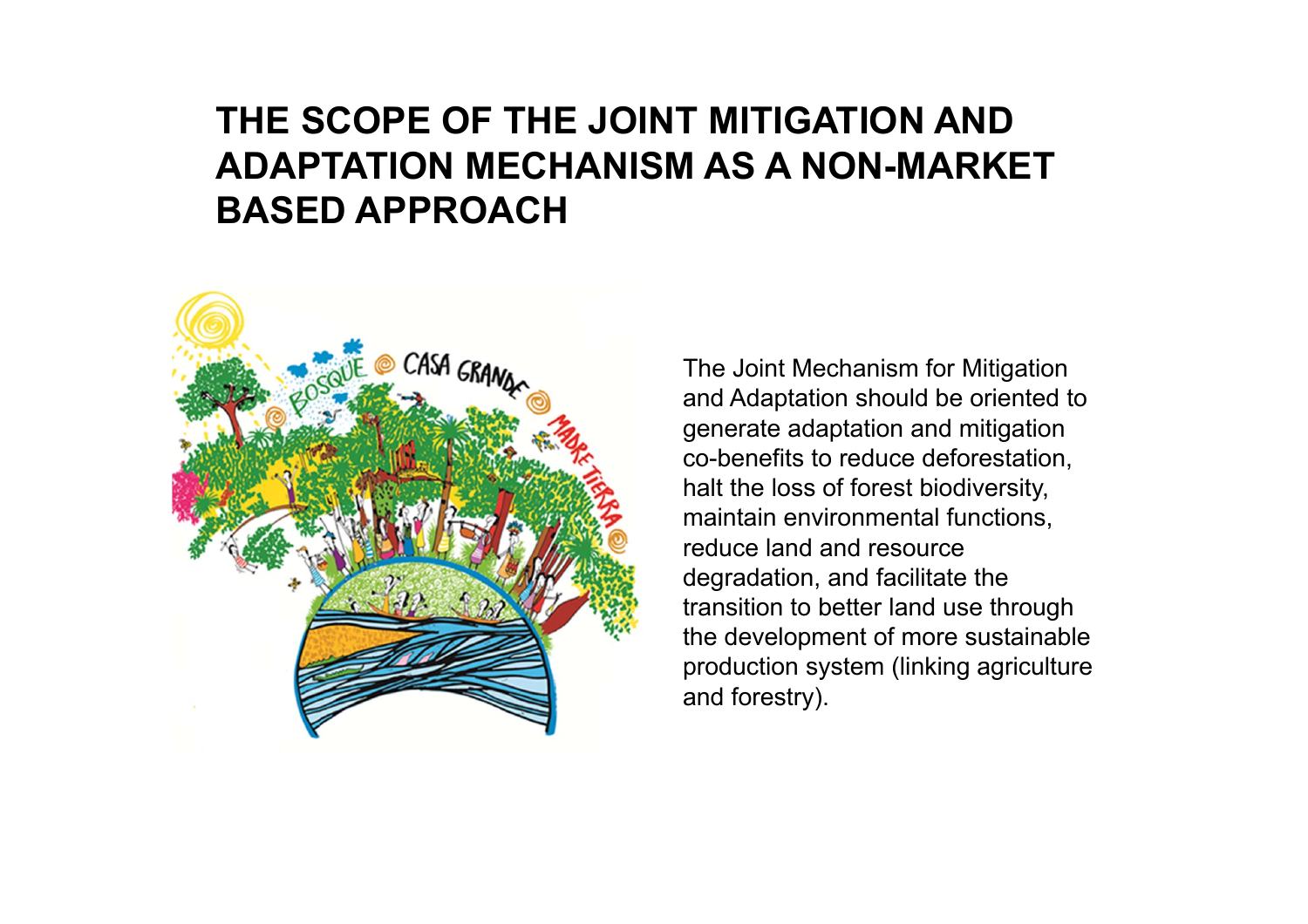# **THE IMPLEMENTATION OF THE JOINT MITIGATION AND ADAPTATION MECHANISM IN BOLIVIA**

#### **The legal framework (Law of Mother Earth and Integral Development for Living Well)**

Creation of "*The Joint Mitigation and Adaptation Mechanism for the Integral and Sustainable Management of Forests and Mother Earth*" to channel finance and technology transfer for mitigation and adaptation.

#### **The methodological framework**

Bolivia is developing the methodological issues in order to implement the joint mitigation and adaptation approach in a participatory way.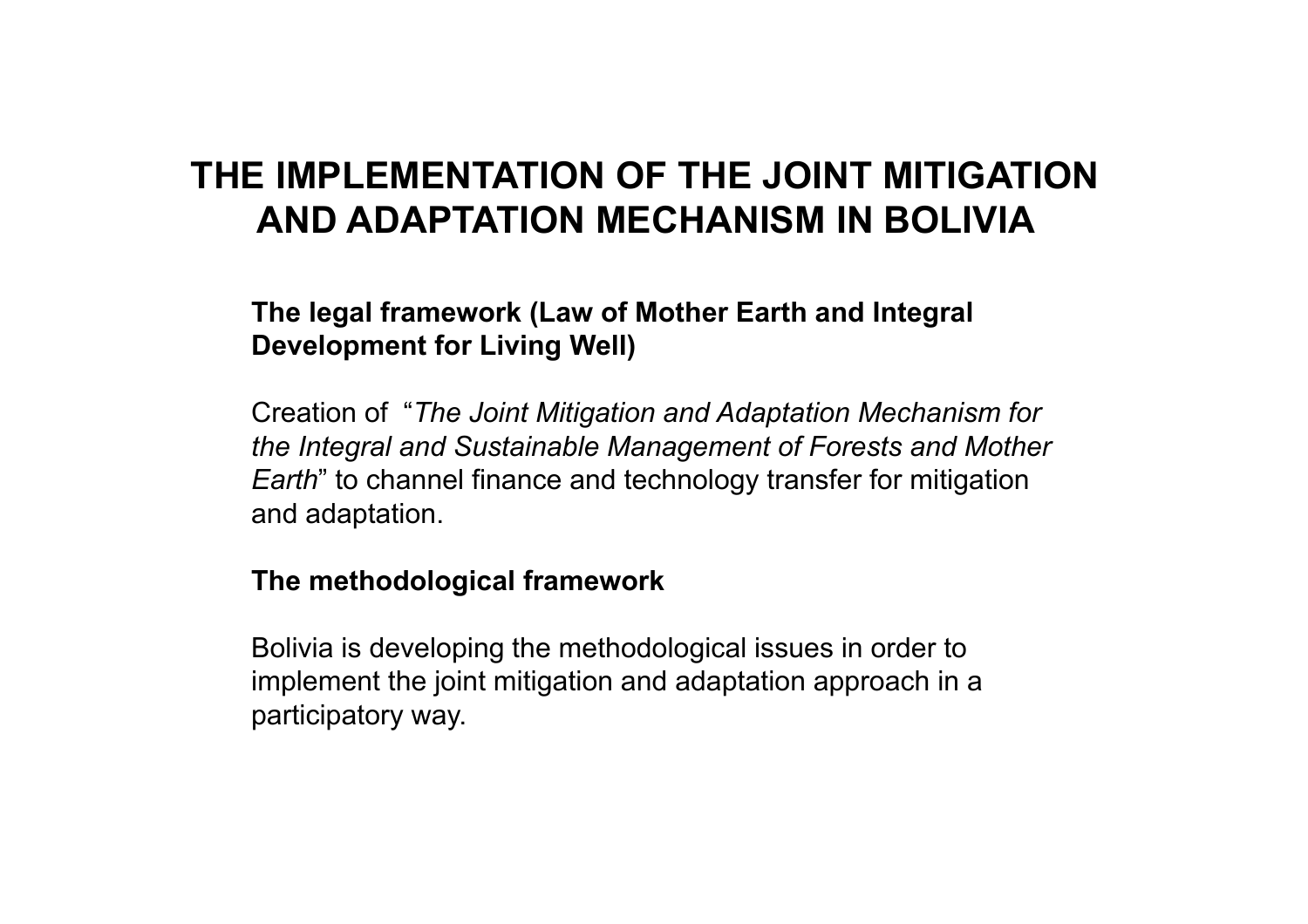

### **FORESTS IN BOLIVIA**

#### **Decentralized forest governance**

Bolivian area = 109 MM ha

Forest area = 45 MM ha(41% of the Bolivian territory)

Protected areas = 23.7 MM ha

Secure land rights = 65 MM ha (60 % of the total Bolivian surface)

Deforestation = 7 MM ha (1970-2010)

Forest management plans = 9 MM ha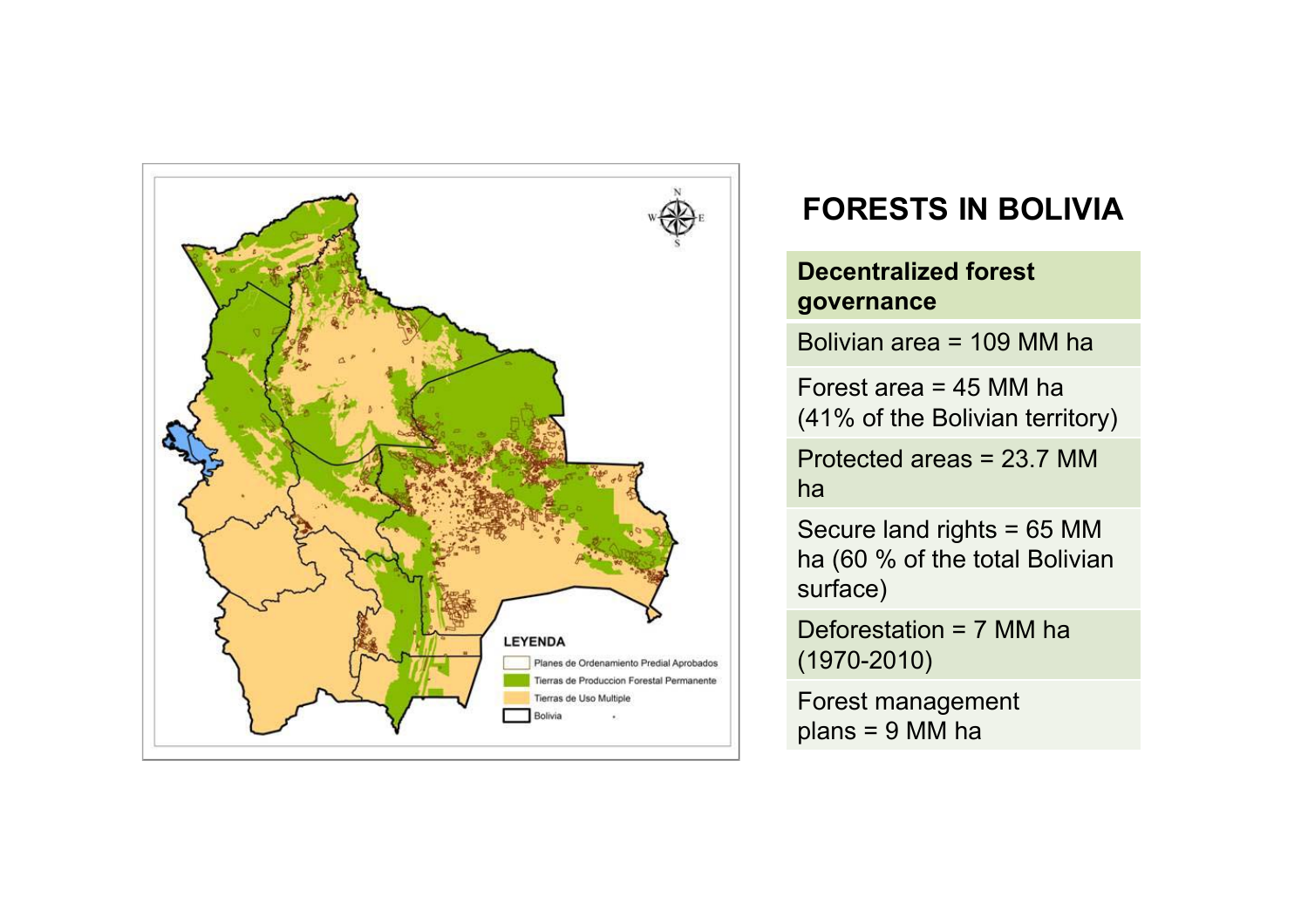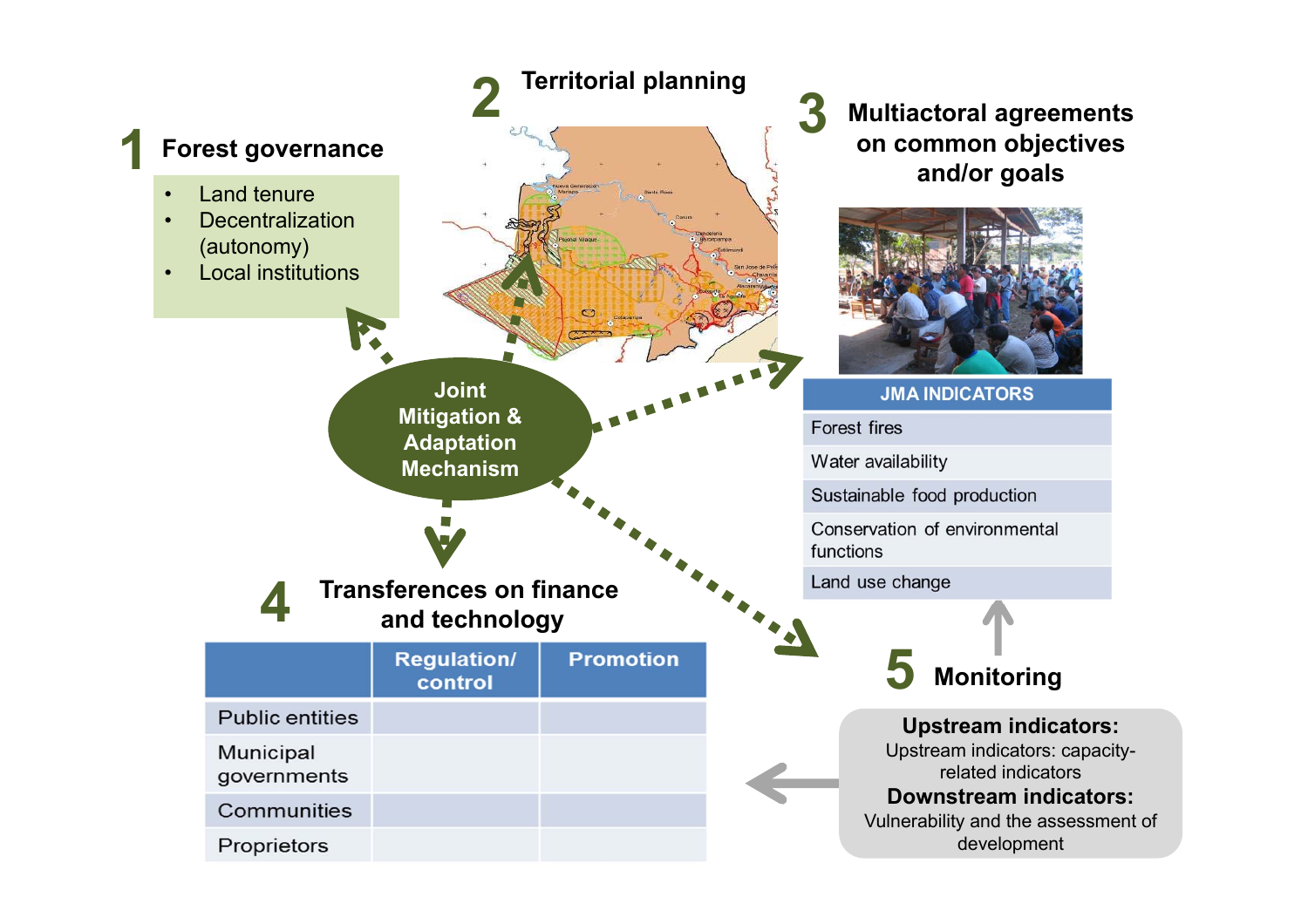### **THE METHODOLOGICAL BASICS**



| <b>Components</b>                                       | <b>Description</b>                                                                                                                                 |
|---------------------------------------------------------|----------------------------------------------------------------------------------------------------------------------------------------------------|
| <b>Planning and</b><br>reaching<br>common<br>agreements | Development of<br>territorial planning.<br><b>Reaching multiactoral</b><br>agreements on<br>common objectives<br>and/or goals (JMA<br>indicators). |
| Implemen-<br>tation of<br>actions                       | Linking a bundle of<br>instruments:<br>regulation, control and<br>promotion.<br><b>Transfers of finance</b><br>and technology (JMA<br>indicators)  |
| <b>Monitoring</b>                                       | <b>Monitoring of JMA</b><br>indicators.                                                                                                            |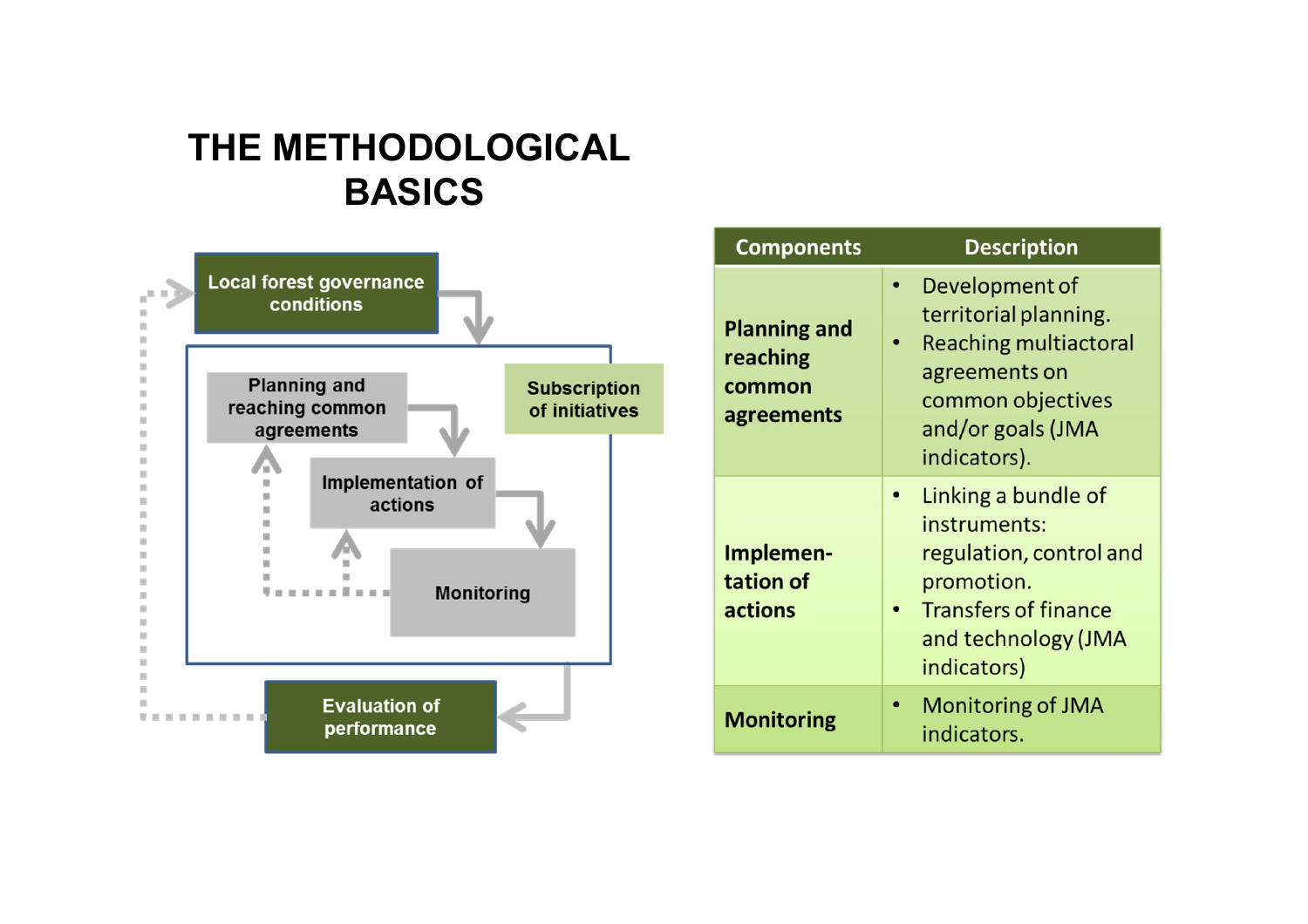### **JOINT MITIGATION AND ADAPTATION (BEYOND THE SCOPE OF REDD+)**

|                          | <b>REDD+</b><br>Paragraph 66<br>Market based appraoch                 | <b>The JMA Mechanism</b><br>Paragraph 67<br>Non-market based approach                                             |
|--------------------------|-----------------------------------------------------------------------|-------------------------------------------------------------------------------------------------------------------|
| <b>Theoretical</b>       | <b>Rational choice</b>                                                | Second generation theories of collective<br>action                                                                |
| Scope                    | Mitigation (quantified emissions)<br>reductions)                      | Linkages and synergies between mitigation<br>and adaptation                                                       |
| <b>Baselines</b>         | Reference levels for forest cover and<br>emissions                    | Territorial planning in order to set up a<br>baseline for intervention                                            |
| Drivers of<br>D&FD       | Mentioned repeteadly but they are not<br>taken into account seriously | Supports forest governance, land tenure and<br>local institutional arrangements                                   |
| Private<br>sector        | They are buyers or sellers of carbon<br>credits                       | Engagement of private sector on productive<br>investments for diversified use of forest<br>products               |
| Scale of<br>intervention | Different levels of scale and<br>performance                          | Appropriate scale (municipal governments):<br>multiactoral intervention                                           |
| Financial                | Payment of ex-post results (quantified<br>emissions reductions)       | Sustained ex-ante funding (conditional to<br>future performance of joint mitigation and<br>adaptation indicators) |